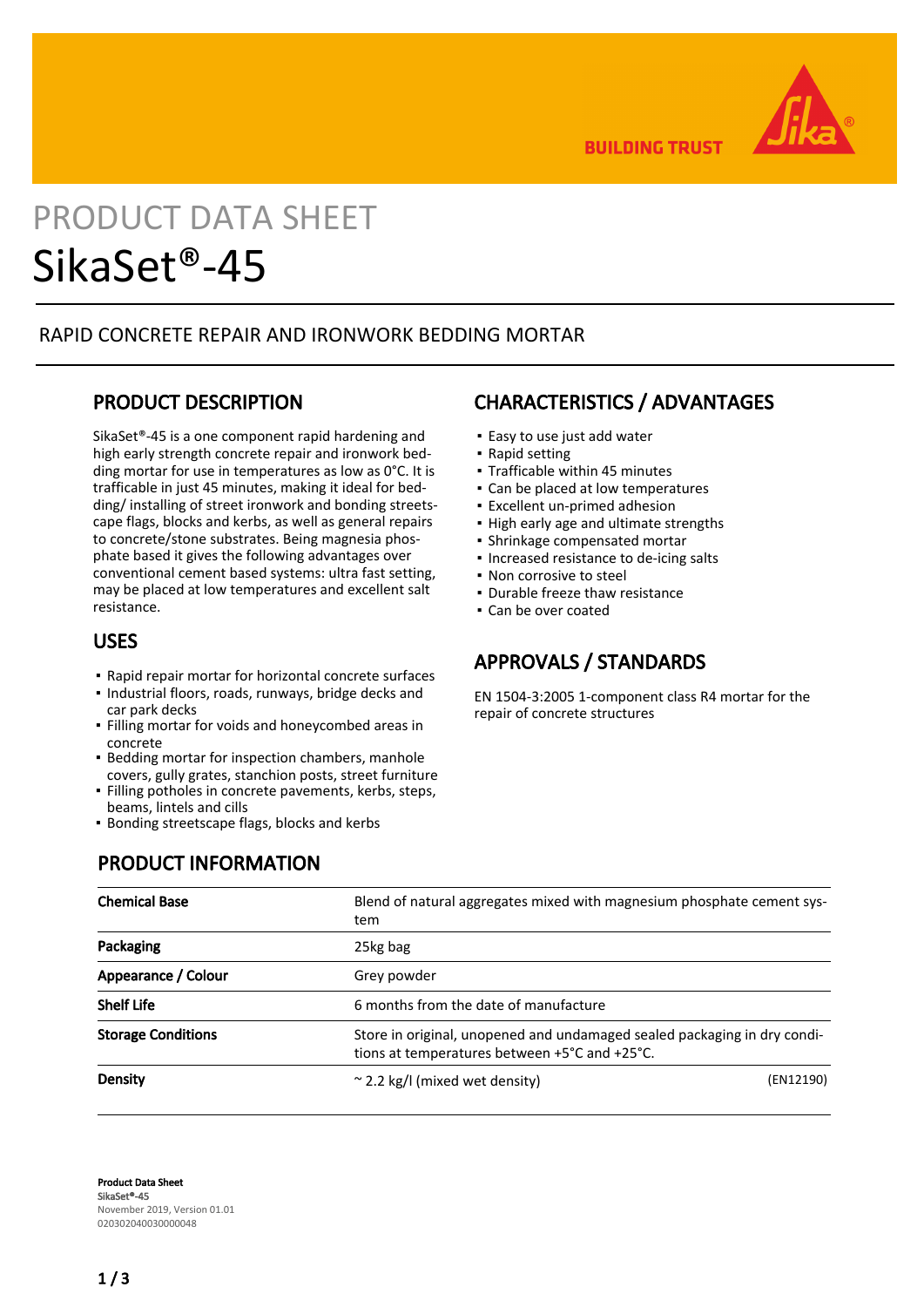| <b>Compressive Strength</b> |                                      | $21^{\circ}$ C                                                                           | $5^{\circ}$ C                                                     | (EN12190) |                                |                                      |  |  |             |
|-----------------------------|--------------------------------------|------------------------------------------------------------------------------------------|-------------------------------------------------------------------|-----------|--------------------------------|--------------------------------------|--|--|-------------|
|                             | 30 mins                              | 15N/mm <sup>2</sup>                                                                      |                                                                   |           |                                |                                      |  |  |             |
|                             | 60 mins                              | 25N/mm <sup>2</sup>                                                                      | 15N/mm <sup>2</sup>                                               |           |                                |                                      |  |  |             |
|                             | 120 mins<br>1 day<br>7 day<br>28 day | 30N/mm <sup>2</sup><br>40N/mm <sup>2</sup><br>45N/mm <sup>2</sup><br>52N/mm <sup>2</sup> | 40N/mm <sup>2</sup><br>50N/mm <sup>2</sup><br>60N/mm <sup>2</sup> |           |                                |                                      |  |  |             |
|                             |                                      |                                                                                          |                                                                   |           | <b>Flexural Strength</b>       | 28 days @ 20°C - 9N/ mm <sup>2</sup> |  |  | (EN13892-2) |
|                             |                                      |                                                                                          |                                                                   |           | Shrinkage                      | 28 days - <0.02%                     |  |  | (EN12617-4) |
|                             |                                      |                                                                                          |                                                                   |           | <b>APPLICATION INFORMATION</b> |                                      |  |  |             |
| Consumption                 |                                      | 2.2 kg/m <sup>2</sup> /mm (2.2 kg/litre)                                                 |                                                                   |           |                                |                                      |  |  |             |

|                                | Excluding allowances for loss wastage, surface profile and porosity. |
|--------------------------------|----------------------------------------------------------------------|
| <b>Layer Thickness</b>         | $10 - 50$ mm                                                         |
| <b>Ambient Air Temperature</b> | +0 $^{\circ}$ C min. / +35 $^{\circ}$ C max.                         |
| <b>Substrate Temperature</b>   | +0 $^{\circ}$ C min. / +35 $^{\circ}$ C max.                         |

# APPLICATION INSTRUCTIONS

#### SUBSTRATE QUALITY / PRE-TREATMENT

Concrete Substrate Preparation: Breakout and remove all concrete designated as being defective, loose and unsound, using suitable mechanical equipment. Ensure sufficient concrete is removed from around reinforcement to allow priming of the steelwork and compaction of the repair material. At the repair locations, feather edging should be avoided. The edges should be square cut to at least the recommended minimum application thickness of the repair material. Where a saw cut is employed, the substrate should be roughened mechanically to provide a 'key' between the repair mortar and substrate.

Reinforcement And Ironwork Preparation: All exposed reinforcement should be thoroughly prepared to clean, bright metal, using abrasive blast cleaning or other approved methods.

Steel Reinforcement Priming: Where required, prior to applying SikaSet®-45 into the repair area, apply two coats of SikaTop® Armatec 110 EpoCem onto the reinforcement in accordance with the product technical data sheet.

#### MIXING

SikaSet®-45 repair mortar should be mechanically mixed using a forced action mixer or in a clean drum using a drill and paddle. A normal concrete/mortar mixer is NOT suitable. Mix SikaSet®-45 with water for at least 3 minutes to achieve a uniform consistency. 1.5-1.8 litres of water per 25kg. Immediately apply the mortar.

#### APPLICATION

The prepared substrate should be thoroughly soaked with clean water until uniformly saturated leaving no standing water. The mixed mortar must be worked well into the prepared and pre-wetted substrate by gloved hand or trowel, filling all voids ensuring full encapsulation around exposed reinforcement. For maximum bond between existing concrete and the mortar when used for horizontal trafficable repairs. It is recommended that a bonding bridge consisting of a slurry produced by adding a small amount of water to the mix and brushed into the substrate is used (trial recommended). Apply mortar wet on wet and compact well. Apply in layers not less than the minimum thickness and no greater than the maximum thickness. Where multiple layers are required the previous layers should be keyed and allowed to initially set prior to proceeding. For depths greater than 50mm a 10mm single sized coarse aggregate, complying with BS882 grading limits, may be added up to a rate of 10kg per 25kg of SikaSet®-45 and remixed. Additional aggregates must be clean, saturated but surface dry, preferably low absorption and round in shape. Under no circumstances should admixtures or cement be added. The final layer may be levelled using a steel/wooden tamp or straight edge where required. SikaSet®-45 is best finished with minimal working using a

Product Data Sheet SikaSet®-45 November 2019, Version 01.01 020302040030000048



**BUILDING TRUST**